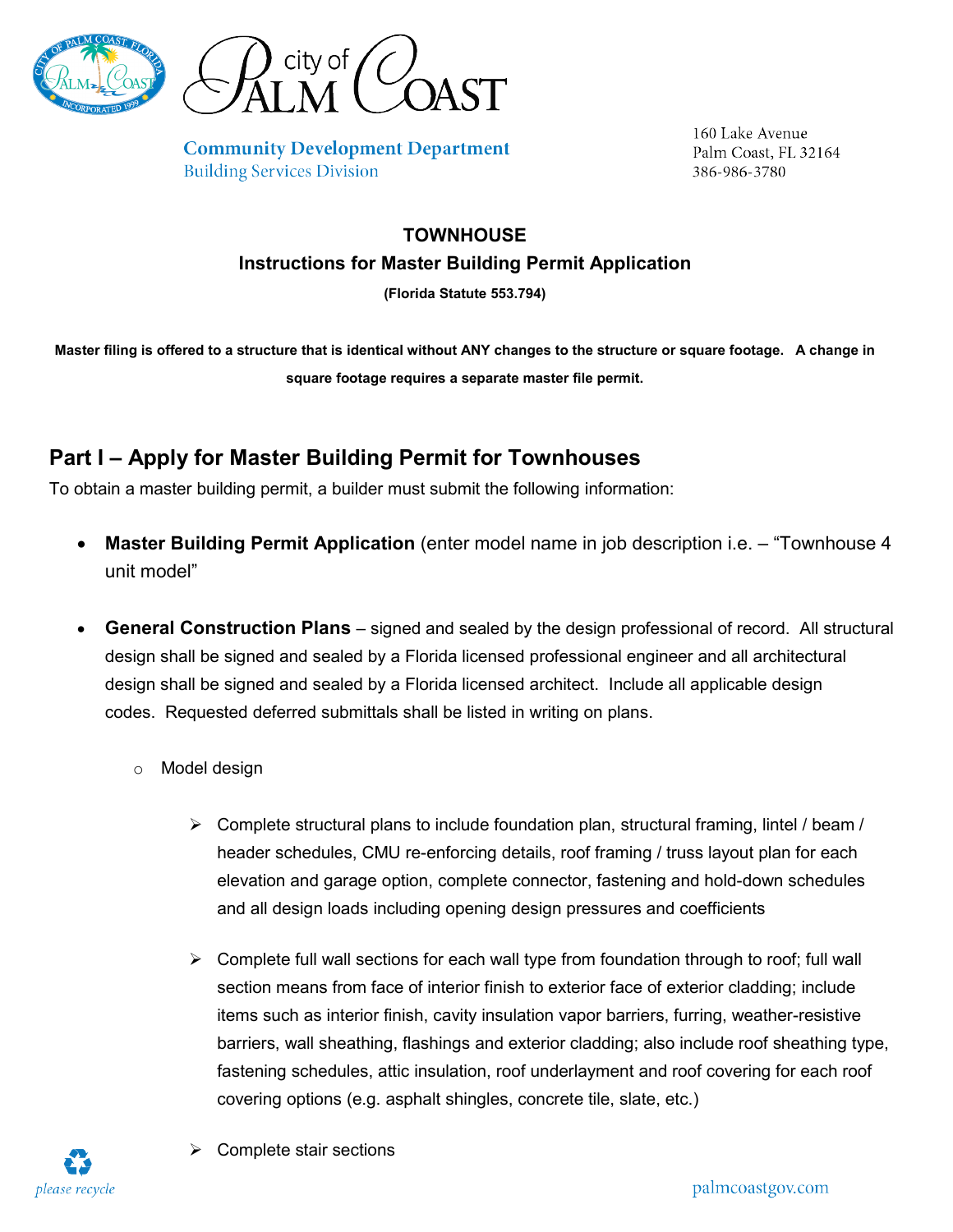- $\triangleright$  Complete fire-resistance rated exterior and / or common wall assemblies from foundation through roof for each assembly type. Include references to the applicable ASTM or UL File numbers or other approved ire-resistance design sources. Provide complete assembly construction and inspection details on plan sheets (not just file references). Also include through and membrane penetration fire-stop systems details. Include references to the ASTM or UL file numbers. Provide complete product specific installation documentation on plan sheets (not just references to manufacturer's). Engineer of record is responsible to ensure townhouses are structurally independent and shall sign and seal all structural details related to structural independence
- $\triangleright$  Truss specifications, signed and sealed by the truss design engineer. The design professional of record must stamp and sign the truss layout sheets as reviewed and approved for each model design.
- $\triangleright$  Complete door and window schedules
- $\triangleright$  Complete set of electrical, plumbing, and fuel gas plans including voltage load calculations by electrical contractor and plumbing riser diagram by plumbing contractor.
- $\triangleright$  Window, door and glazed opening impact protection device schedules if applicable
- **Written acknowledgement** signed and sealed by the design professional of records that any plan pages, documents and drawings, signed and sealed by the design professional of records contained within the master building permit application will be used for future site-specific building permit applications. The design professional of record must be a Florida licensed engineer or architect.
- **Energy performance calculations for** all building orientations. The calculations must consider the *worst-case scenarios* for the climate zone. Do not include mechanical plans, duct lay-out plans, HVAC heating and cooling load calculations or equipment specifications. *(ONE set of calculations to be submitted with worst case scenario – site specific will include the heatload that is directional based on the orientation of the home)*
- **Component and cladding product approval worksheet** for all windows, pedestrian doors, garage doors, glazed opening impact protection devices, truss anchors, connectors and hold downs, trusses, siding, soffits, roof underlayment and roof coverings. The design professional of record must sign and seal all product approvals as reviewed and approved for use with each model design.